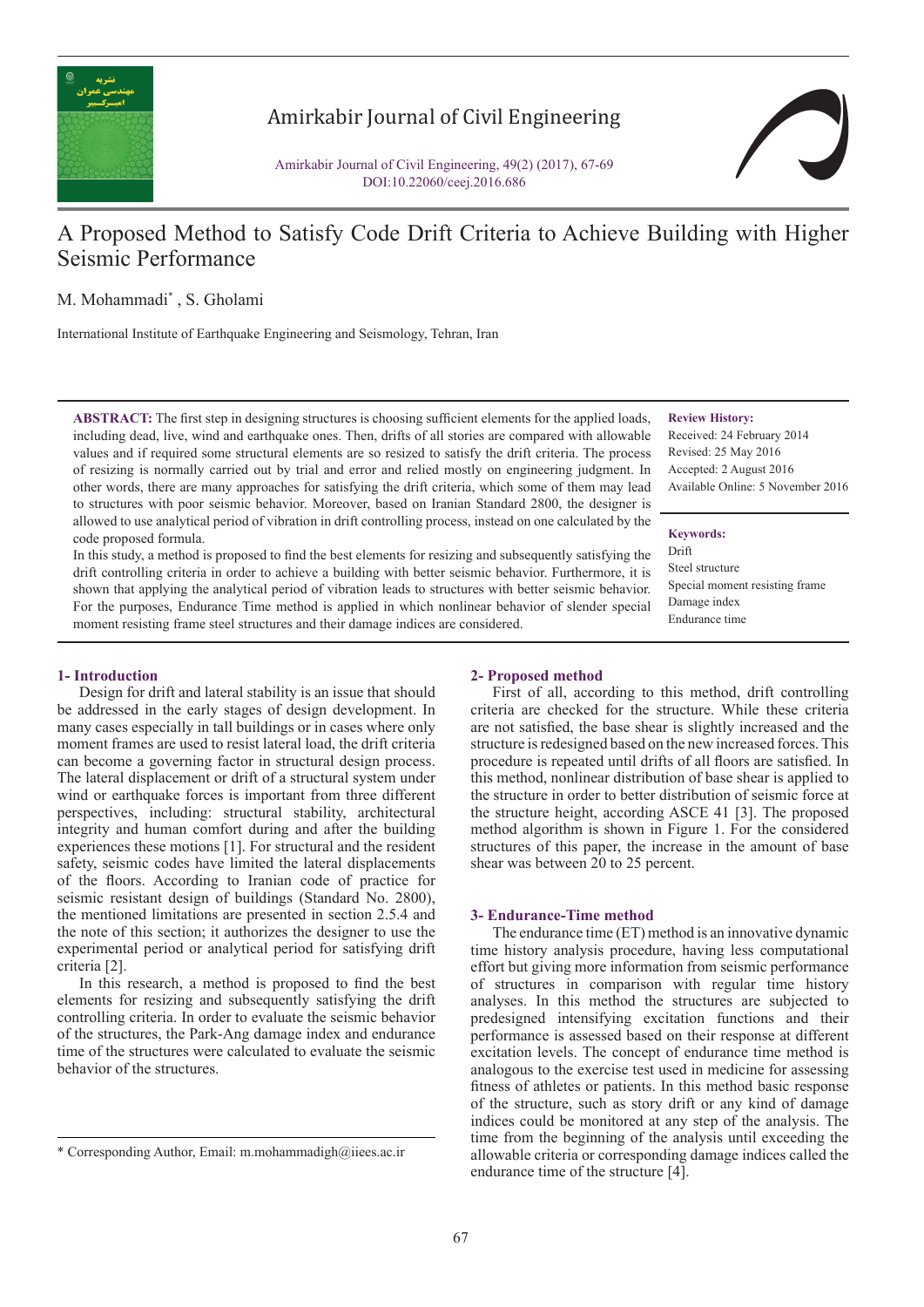

**Figure 1: A proposed method algorithm**

Several endurance time excitation functions were developed for different purposes. One of the ET method functions are "IN series" which have been produced resembling the ground motion records of FEMA 440 [4, 5] for soil condition C. Three sets with names of "in01" to "in03" each having three x, y and z components (containing overall 9 acceleration records) are used for non-linear dynamic time history analysis.

In this study, three criteria were investigated to calculate the endurance time of structures; First and second criteria are the times when drift of one story exceed the limit of 0.0025 and 0.005. These criteria for steel moment frame is equivalent to exceed the Life Safety (LS) and Collapse Prevention (CP) performance levels, according to ASCE 41 [3]. Third criteria is the time when the first plastic hinge occurred in the column of structures. This criteria show the beginning of progressive collapse in the structures.

#### **4- Damage index**

Park and Ang introduced a damage index in 1985 [6]. The index was a combination of ductility and energy absorption capacity indexes according to equation 1. This index was calibrated for concrete elements, however, it is also used for damage assessment of steel structures because of its clear physical concept [6]. The index is well known among all researchers and is one of the most popular indexes.

$$
DI_{P&A} = \frac{\phi_m}{\phi_u} + \frac{\beta}{\phi_u P_y} \int dE_h \frac{1}{2}
$$
 (1)

#### **5- Modeling and analysis**

In this research, four slender regular buildings with 5, 8, 10 and 15 stories having steel special moment resisting frames are selected for stydy. Regarding how to satisfy drift control criteria, the buildings are designed three times; for the first and second structure, the base shear for calculating the story drifts are calculated based on analytical and experimental periods of vibration, respectively. The obtained structures are called " $T_{\text{ana}}$ " and " $T_{\text{exp}}$ ", respectively. For the third structure, called " $T_{\text{pro}}$ ", the drift controlling criteria is satisfied by the proposed method of this study. These structures are modeled by ETABS and PERFORM 3D and their damage indices

and endurance times were calculated for 3D non-linear time history analyses under scaled "IN series" records. Each structure is analyzed under six different excitation, regarding that each of three component of the record can be applied on the structure in X, Y or Z direction. The average results of the six analyses are applied for the comparison; in Figures 2 to 5, Park-Ang damage indices and endurance times of the structures are shown and it should be noted that the damage indices and endurance times of the proposed method structures are generally better than the two others.





**Figure 4: The average endurance time when story drift exceed the LS performance level (sec)**